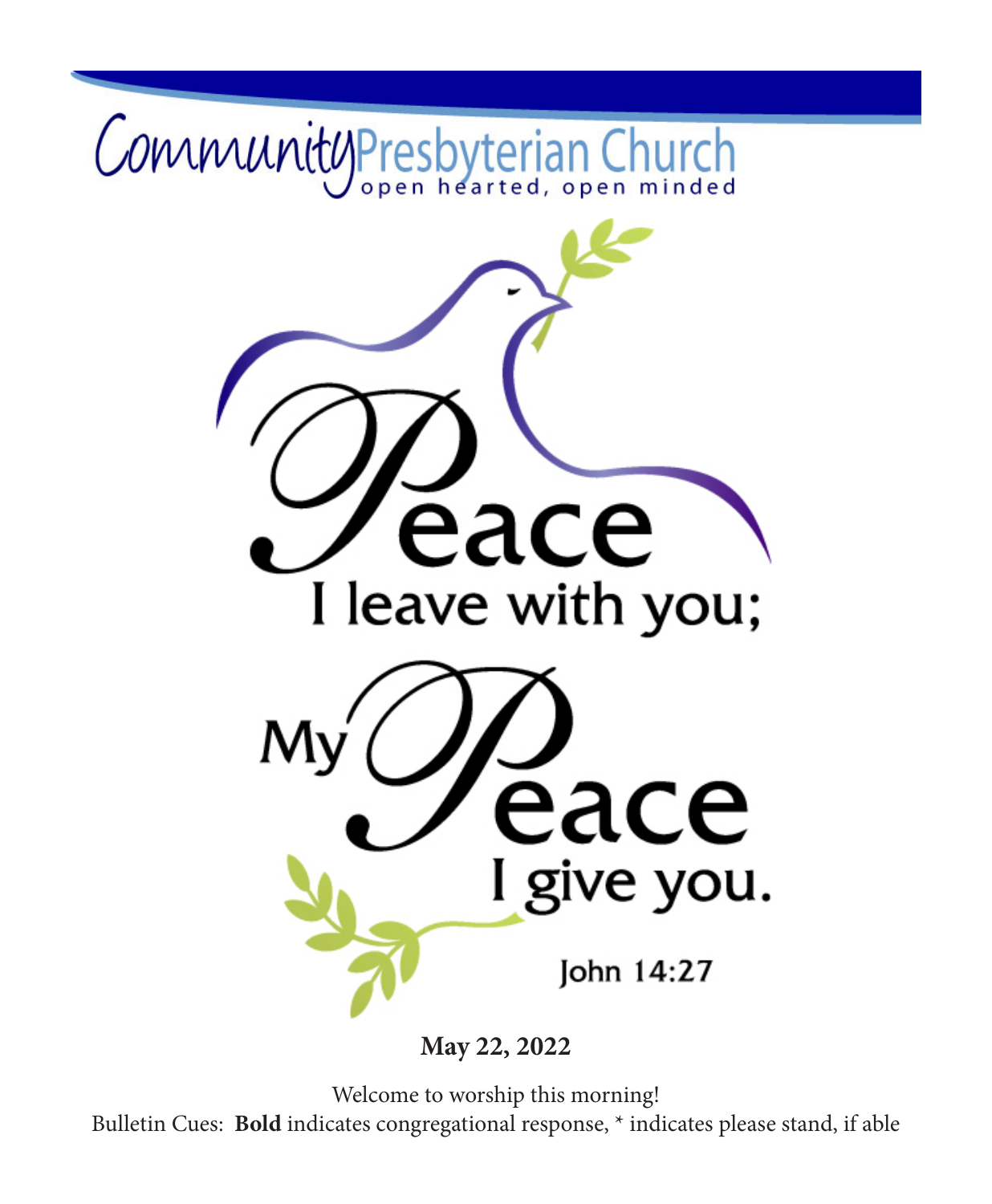#### **GATHERING AROUND THE WORD OF GOD**

WELCOME AND ANNOUNCEMENTS

PRELUDE *Let the River Run* CPC Choir by Carly Simon, arr. Craig Hella Johnson

\*CALL TO WORSHIP

God's goodness is always breaking into the world, **yet the Spirit's movement still surprises us!** God gathers in those we judged to be outsiders. **This in-breaking flows through the world**

**as healing, wholeness, restoration, and peace.**

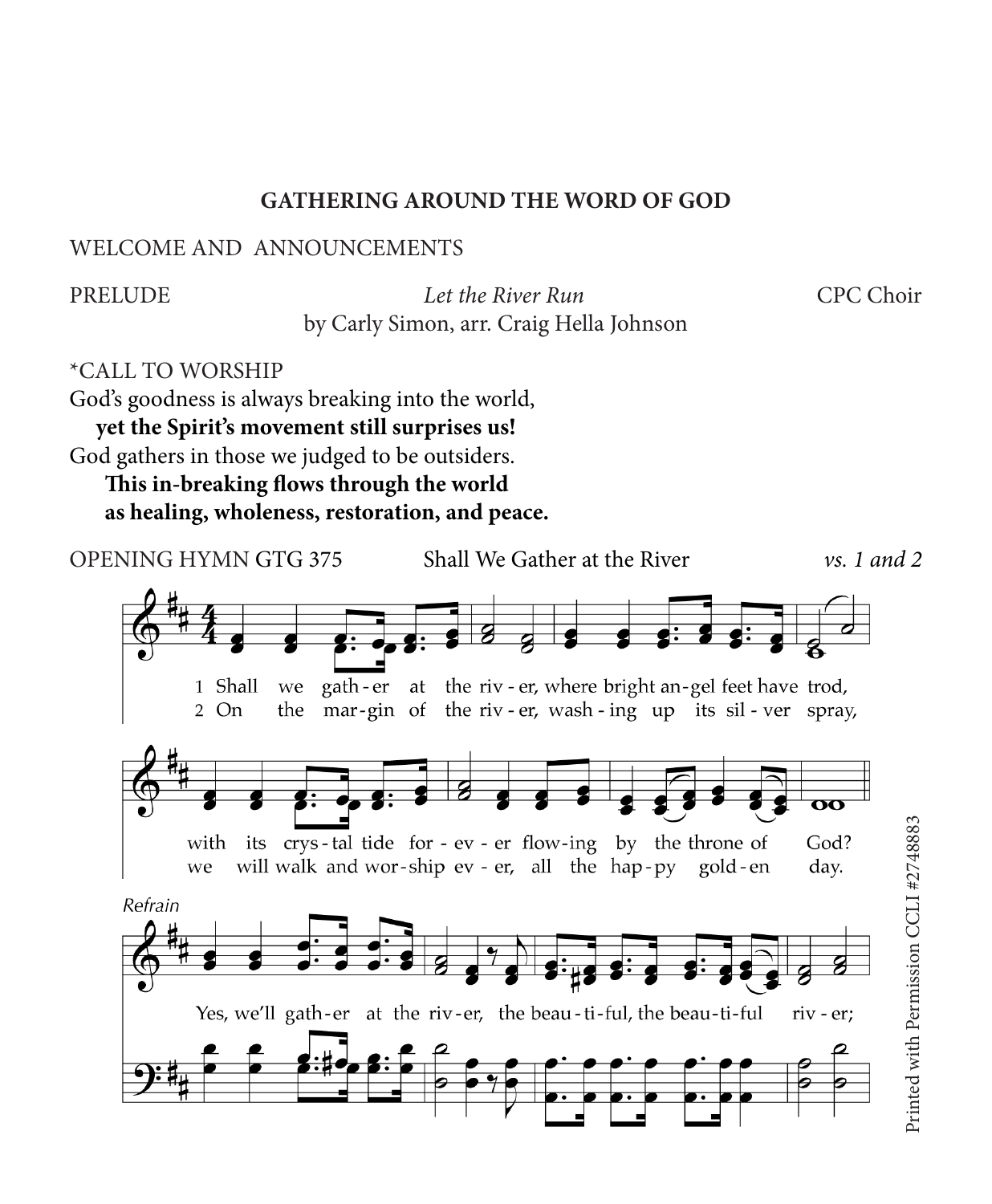

#### **LISTENING FOR GOD'S WORD**

#### PRAYER FOR ILLUMINATION

God Most High, reigning in glory, send down your Spirit of wisdom to shine through your heavenly Word, so that we may worship you with joy, continually blessing your name; through Jesus Christ our savior and our friend. **Amen**

#### SCRIPTURE READING Acts 16:9-15

During the night Paul had a vision: there stood a man of Macedonia pleading with him and saying, "Come over to Macedonia and help us." When he had seen the vision, we immediately tried to cross over to Macedonia, being convinced that God had called us to proclaim the good news to them. We set sail from Troas and took a straight course to Samothrace, the following day to Neapolis, and from there to Philippi, which is a leading city of the district of Macedonia and a Roman colony. We remained in this city for some days. On the sabbath day we went outside the gate by the river, where we supposed there was a place of prayer; and we sat down and spoke to the women who had gathered there. A certain woman named Lydia, a worshiper of God, was listening to us; she was from the city of Thyatira and a dealer in purple cloth. The Lord opened her heart to listen eagerly to what was said by Paul. When she and her household were baptized, she urged us, saying, "If you have judged me to be faithful to the Lord, come and stay at my home." And she prevailed upon us.

RESPONSIVE READING Psalm 67

O God, be gracious to us and bless us; make your face shine upon us,

**that your way may be known upon earth, your saving power among all nations.**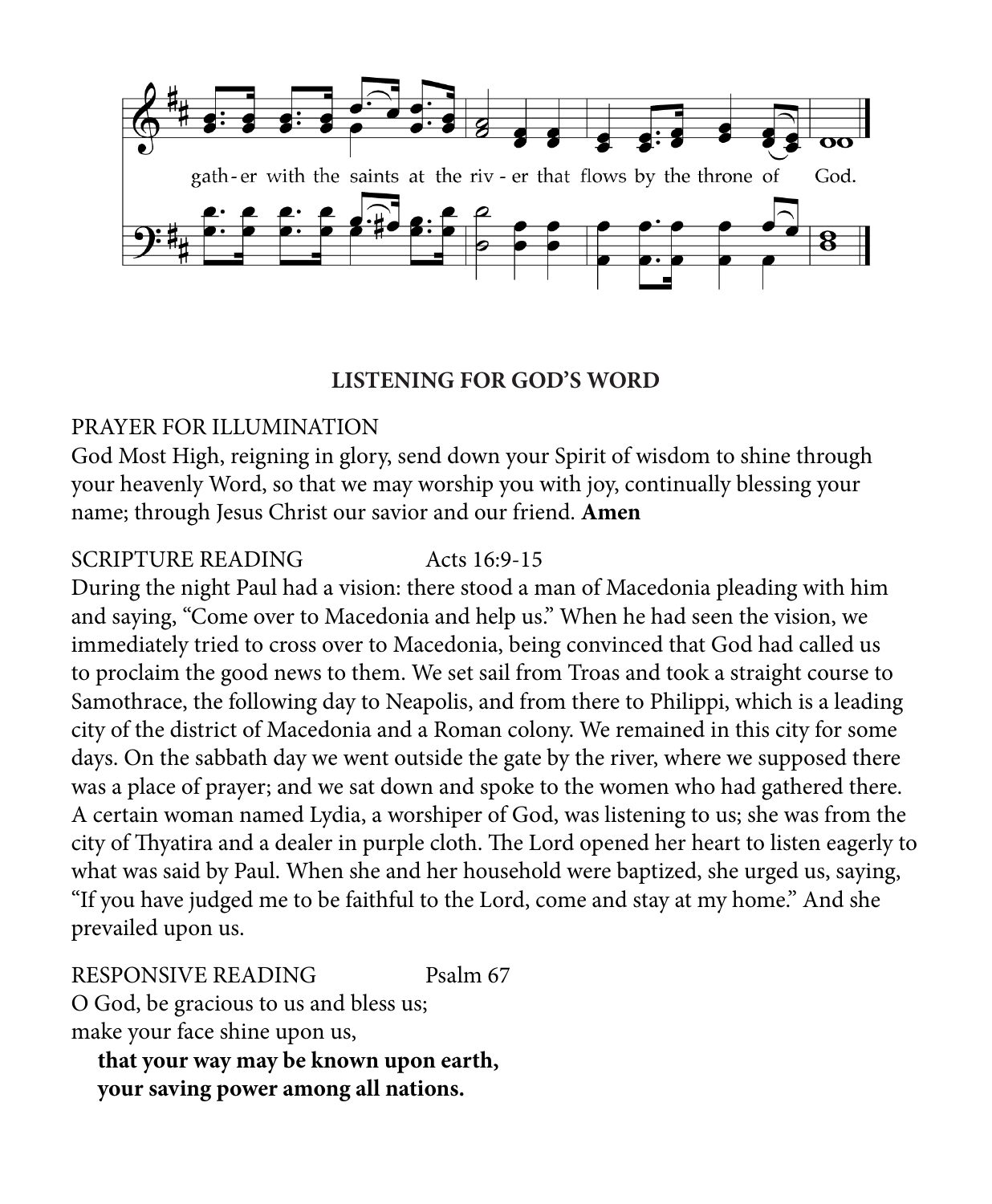Let the peoples praise you, O God; let all the peoples praise you. **Let the nations be glad and sing for joy, for you judge the peoples with equity and guide the nations upon earth.** 

Let the peoples praise you, O God; let all the peoples praise you.

**The earth has yielded its increase; God, our God, has blessed us.**

May God continue to bless us; **let all the ends of the earth revere the Blessed One.**

# SCRIPTURE READING Revelation 21:10, 22-22:5

And in the spirit he carried me away to a great, high mountain and showed me the holy city Jerusalem coming down out of heaven from God. I saw no temple in the city, for its temple is the Lord God the Almighty and the Lamb. And the city has no need of sun or moon to shine on it, for the glory of God is its light, and its lamp is the Lamb. The nations will walk by its light, and the kings of the earth will bring their glory into it. Its gates will never be shut by day—and there will be no night there. People will bring into it the glory and the honor of the nations. But nothing unclean will enter it, nor anyone who practices abomination or falsehood, but only those who are written in the Lamb's book of life.

Then the angel showed me the river of the water of life, bright as crystal, flowing from the throne of God and of the Lamb through the middle of the street of the city. On either side of the river is the tree of life with its twelve kinds of fruit, producing its fruit each month; and the leaves of the tree are for the healing of the nations. Nothing accursed will be found there any more. But the throne of God and of the Lamb will be in it, and his servants will worship him; they will see his face, and his name will be on their foreheads. And there will be no more night; they need no light of lamp or sun, for the Lord God will be their light, and they will reign forever and ever.

SPECIAL MUSIC *Gather by the River to Pray* CPC Choir arr. Pepper Choplin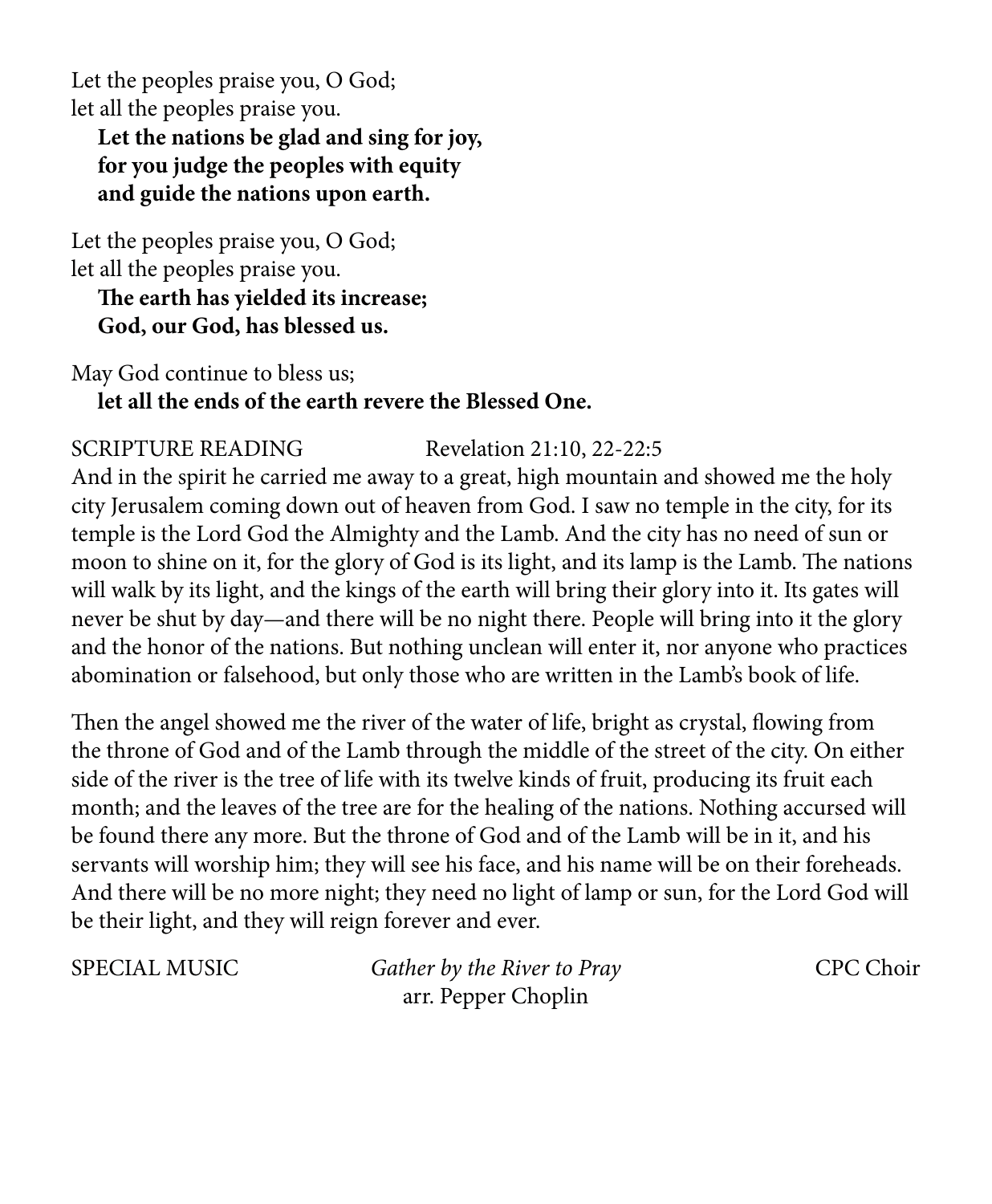# GOSPEL READING John 14:23-29 *Jesus' farewell teaching reverts again and again to the great mystery of God's love.*

Jesus assured his disciples, "Those who love me will keep my word, and my Father will love them, and we will come to them and make our home with them. Whoever does not love me does not keep my words; and the word that you hear is not mine, but is from the Father who sent me.

"I have said these things to you while I am still with you. But the Advocate, the Holy Spirit, whom the Father will send in my name, will teach you everything, and remind you of all that I have said to you. Peace I leave with you; my peace I give to you. I do not give to you as the world gives. Do not let your hearts be troubled, and do not let them be afraid. You heard me say to you, 'I am going away, and I am coming to you.' If you loved me, you would rejoice that I am going to the Father, because the Father is greater than I. And now I have told you this before it occurs, so that when it does occur, you may believe."

This is the good news which we have received, in which we stand, and by which we are saved.

**Thanks be to God.**

SERMON *Shining Faces, Healing Leaves* Pastor Jan Wiersma

#### **RESPONDING TO GOD'S GRACE**

\*HYMN OF THE DAY GTG 688 Spirit of God, Descend upon My Heart vs. 1, 2, 5

AFFIRMATION OF FAITH from *Journey into Wholeness*, by Christine Sine **We believe in God above us, Creator of all things, sustainer of all life.**

**We believe in Christ beside us, Companion and friend, redeemer of all the broken pieces of our universe.**

**We believe in Spirit deep within us, Advocate and guide, who lives with us eternally.**

**We believe in God's resurrection created world, Where all things are fixed, and all creation fits together in vibrant harmonies.**

**We believe in God above, beside, within, God yesterday, today and forever, the three in one, the one in three,**

**We believe in God.**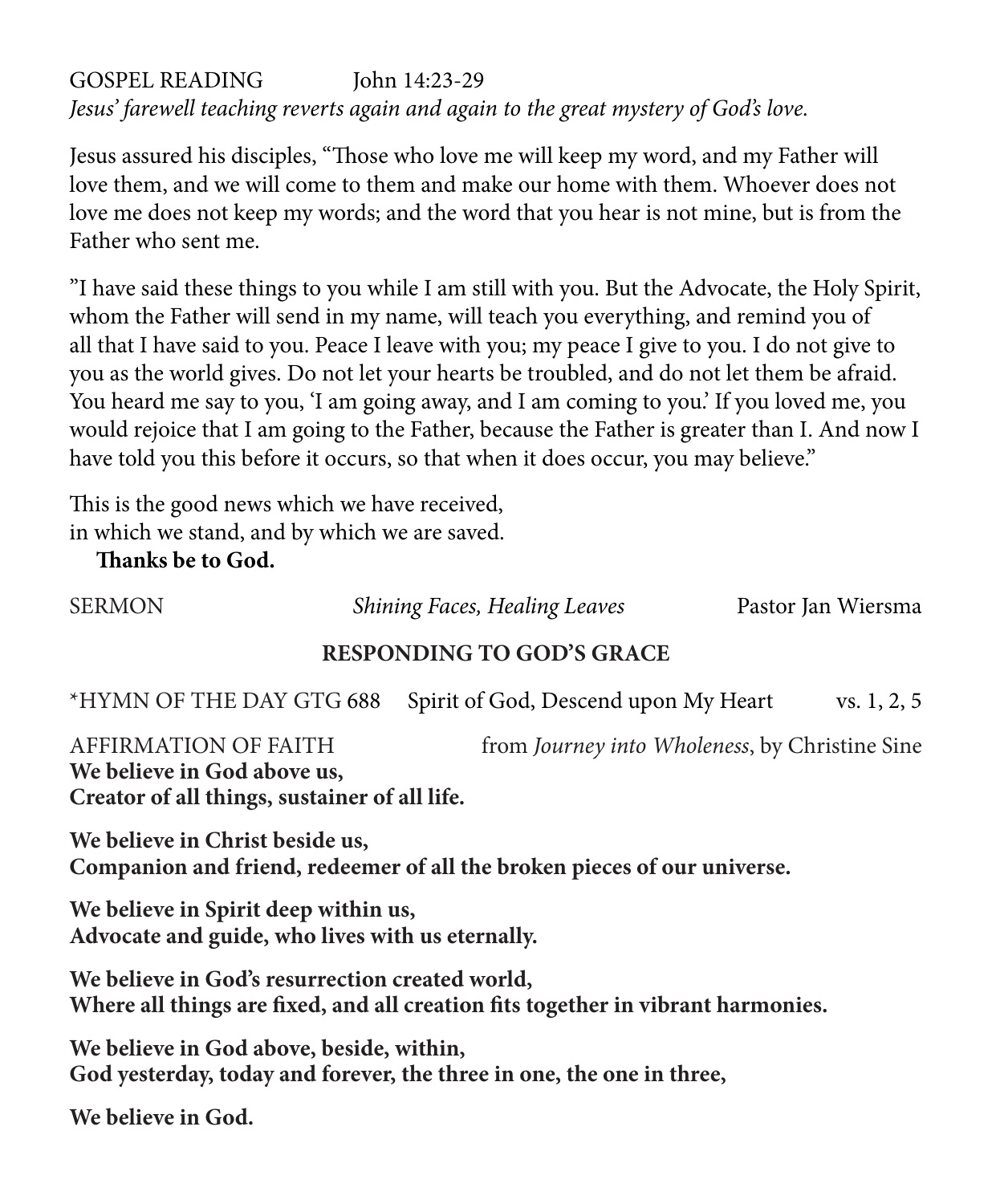# JOYS AND CONCERNS/PRAYERS OF THE PEOPLE

God, our Savior,

#### **hear our prayer.**

#### LORD'S PRAYER

**Our Father in heaven, hallowed be your name.**

**Your kingdom come, your will be done, on earth as it is in heaven.**

**Give us this day our daily bread;**

**and forgive us our debts, as we forgive our debtors;**

**and let us not be led into temptation, but deliver us from evil.**

**For the kingdom, the power, and the glory are yours, now and forever. Amen**

# **SENDING INTO THE WORLD TO LOVE AND SERVE**

\*CLOSING HYMN GTG 295 Go to the World! *all verses* $\mathbf{1}$ Go the world! Go the to in to all earth. 2  $Go$ the world! Go  $-$ to place. to in  $ev$ ery  $3$  Go to the world!  $Go$ strug - gle, bless, and pray; 4 Go the world!  $Go$ the to as ones I send, ठ preach where Christ worth,  $Go$ the cross re - news life's  $Go$ live the word of  $God's$ re - deem - ing grace. the nights tears of give way to joy - ous day. Printed with Permission CCLI #2748883for  $\mathbf{I}$ am with you till the age shall end, f. bap - tiz - ing as the sign of our re birth. Go seek God's pres each time  $\sim$ ence in and space. church, fol  $1<sub>ow</sub>$  $As$ ser - vant you  $\sim$ Christ's own way. when all the hosts of  $g$ lo - $^{\prime\prime}$ A men!" ry cry Al le  $-$ lu ia. Al  $le - lu$ ia.  $\overline{a}$  $\overline{a}$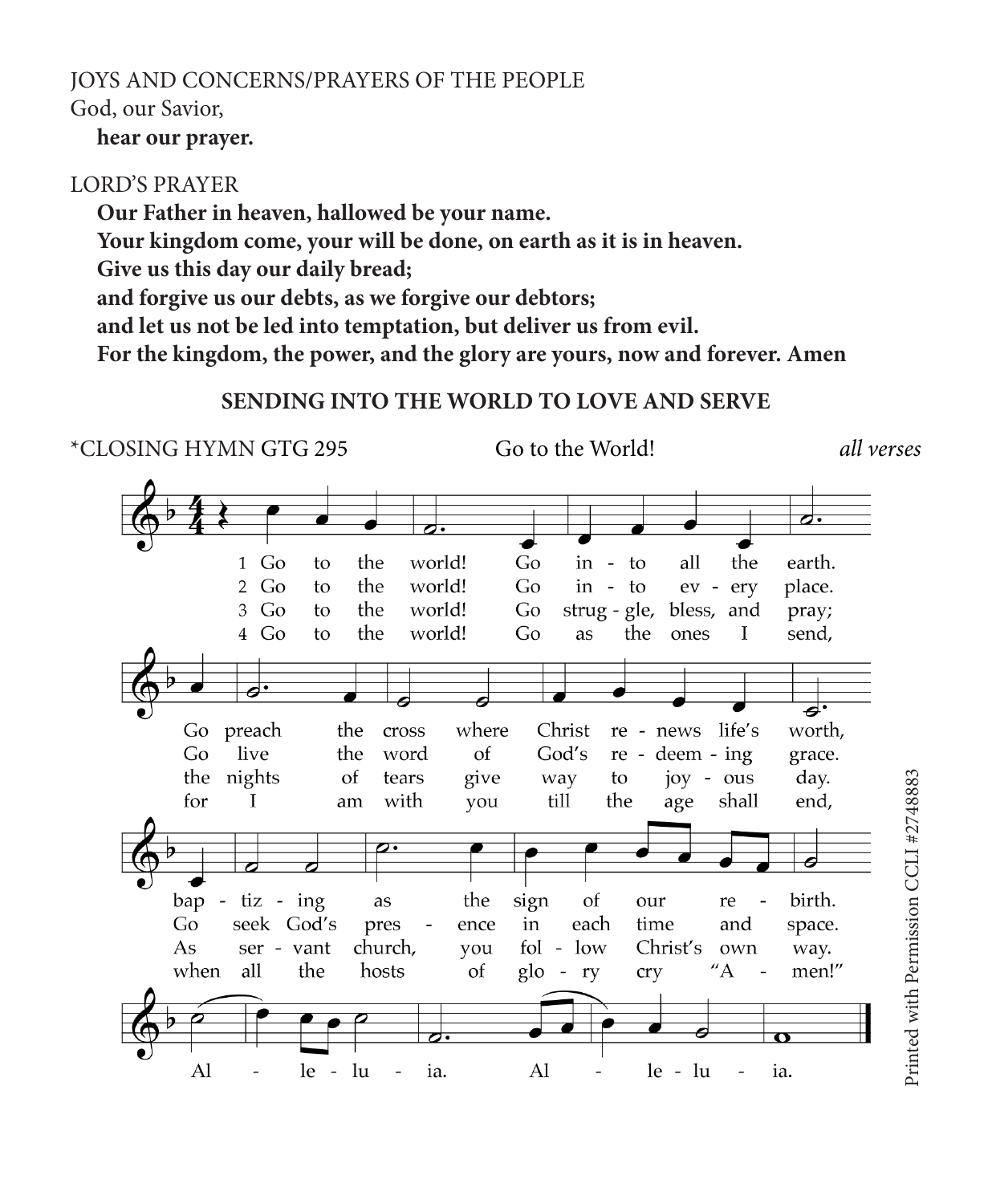# \*CHARGE AND BLESSING

May you be at peace with Christ, our savior and our ruler. May you be at peace with all that is wounded in you. May you be at peace with all people, and all Creation. May we all be at peace with those who oppose us

as we resist injustice.

May the Spirit be at work in your life

as you go forward from this day.

In the name of the Lover, the Beloved, and Love itself.

**Amen.**

**POSTLUDE** 





**The Book Discussion Group will meet today, after worship.** The group will discuss both *Grandma Gatewood's Walk* by Ben Montgomery and *Women in White Coats* by Olivia Campbell. Each book is interesting to read and will be fun to discuss! All are welcome to join in!







Next week, on May 29, we are pleased to welcome a number of special guests to our service. Dr. Safia Ahmed of the Mayo clinic will speak to us about prayer in her own Muslim faith tradition. We also welcome Beckie Merideth and her family. Beckie and her husband John were charter members of CPC. John passed away in February. Several children and grandchildren will also be part of the service, remembering John's life. A luncheon and further celebration of life will be held in the Great Room later that morning. All are invited to attend.